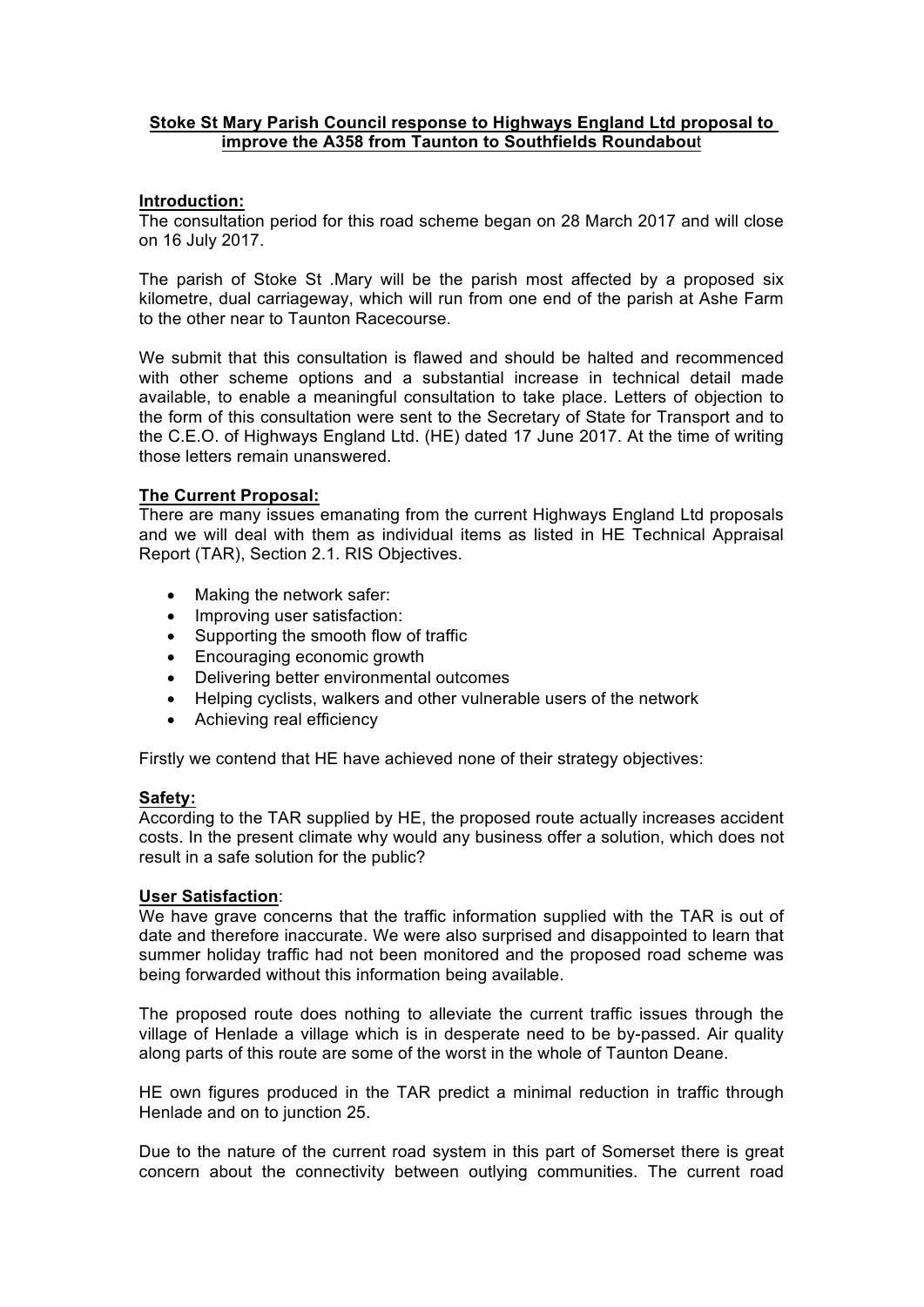structure, away from the A358 is generally single track with passing places and unsuitable for heavy vehicles. There is great concern that larger vehicles; oil delivery, feed delivery, milk collections and the like will be adversely affected by the limited access to these small communities. Any peak time hold ups, road closures, accidents or road works would cause many of these minor roads to become "rat runs" for traffic seeking alternative routes. The minor roads affected by traffic seeking an alternative route will impact on the communities of West Hatch, Bickenhall, Slough Green, Stoke St. Mary, Meare Green, Thornfalcon Creech St. Michael and Ruishton.

### **Economic Growth:**

The proposed link to the new Junction on the M5 motorway, Junction 25A, effectively creates a Taunton by-pass. Therefore there is no discernable, sustainable economic development brought to the area, as this is a closed junction. Neither is there a link to the proposed new upgraded infrastructure at junction 25 or to the proposed business park, "Nexus 25". Avoiding linking to these two developments is adversely impact economic growth.

\*Nowhere within the TAR do HE make the claim that this proposed route is good value for money. In fact the TAR shows this current route to offer worst benefit to cost ratio. This does not represent taxpayers' money being spent wisely.

#### **Environmental outcomes**:

The proposed route will run along a contour of one of Taunton's most iconic features, Stoke Hill, leaving a scar across the countryside, which will be visible for miles. This is tantamount to environmental vandalism and fails HE own test of environmental outcomes.

Two ancient woodlands will be impacted by the current proposal Huish Woods a world famous Scout Association camp site and Henlade / Stoke Hill Woods an outstanding landmark to the south east of Taunton.

We would also wish to have noted that this proposed road scheme runs through several acres of productive, industrial farmland, which has sustained farming in the area for generations. If this proposal is enacted those farms will be adversely affected.

Concern has been raised on several occasions regarding flooding. Stoke Hill for instance is, in the main, made from lias clay. Lias clay has an absorption capacity, which allows rainwater to be absorbed and let out gradually. If a substantial amount of land is taken away from Stoke Hill no flood alleviation scheme could reliably attenuate the excess water and prevent Lower Henlade and Greenway Lane, marked flood areas, from becoming further inundated.

We also have considerable concerns that the new road scheme will bring new noise, light and air pollution along its route. Additionally, there will inevitably be property affected by vibration from heavy goods vehicles.

#### **Helping cyclists, walkers and other vulnerable users of the network:**

Apart from a general mention in the TAR there is no substantial information contained therein.

# **Achieving real efficiency**:

Without up to date traffic data and the monitoring of holiday traffic we cannot see that there is any verification that the proposed scheme would improve "efficiency".